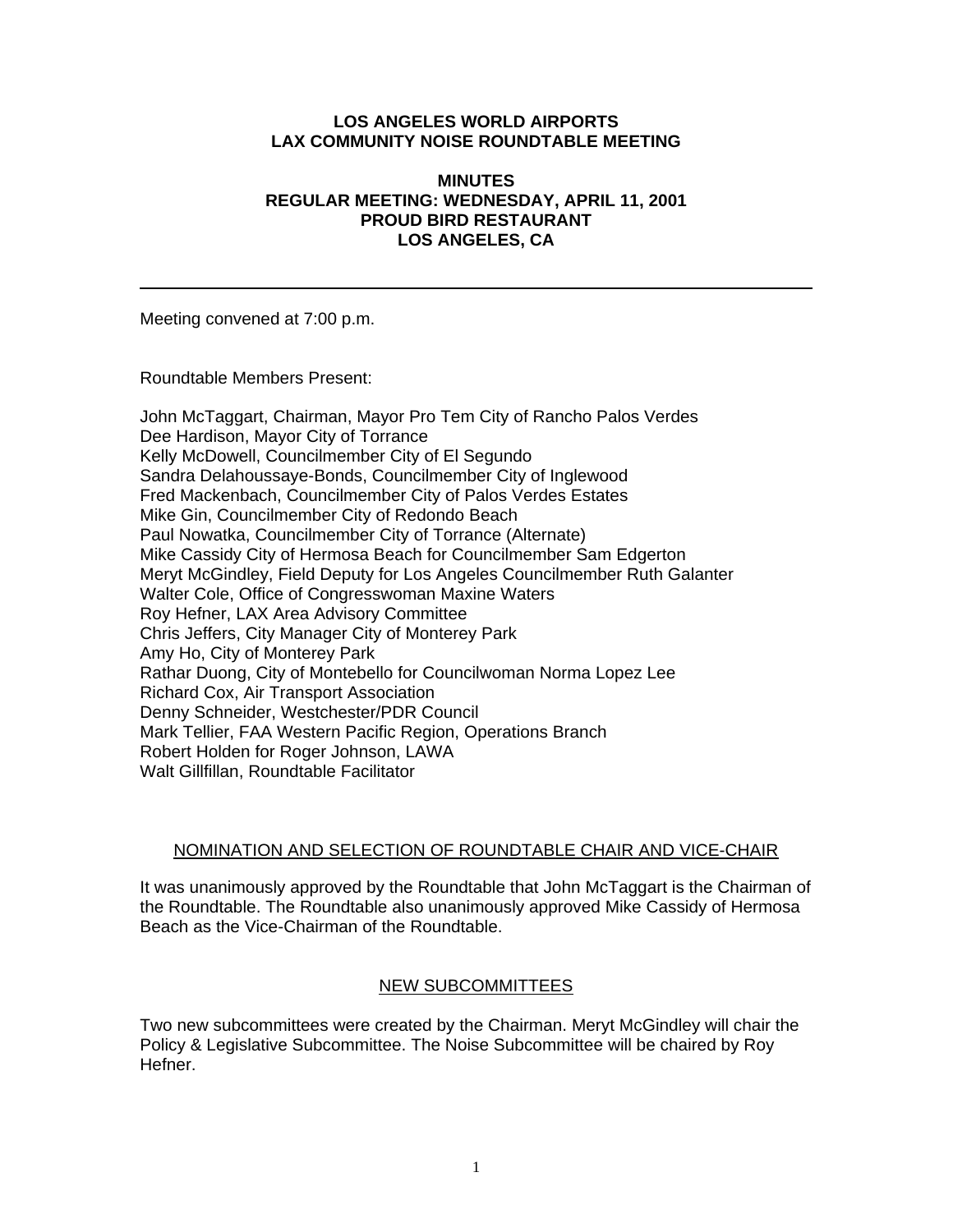# DISCUSSION OF THE FUTURE OF THE FORMATION COMMITTEE

 No decision was made concerning the future of the Formation Committee. Chairman McTaggart charged Meryt McGindley with writing a set of by-laws for the Roundtable. He requested these by-laws be prepared for consideration at the June Roundtable meeting.

# PROGRESS REPORT ON THE WORKPLAN

Bob Holden gave the Workplan report for Roger Johnson, who was unable to make the meeting. There are 3 Workplan items due for discussion this meeting:

- 1. Workplan Items I.1 (Over Ocean Operations) and I.4 (East departures of aircraft from 12:00 a.m. to 6:30 a.m.). These items will be merged into one item. LAWA is taking a multi-pronged approach to solving the problem:
	- ♦ LAWA's Executive Director Lydia Kennard has been given a spreadsheet (distributed at the meeting) created by LAWA Noise Management that shows a listing of aircraft making an east departure sometime during the above mentioned period of time along with a list of the same aircraft type that made a west departure. Ms. Kennard will be meeting with the various airlines in an attempt to get the airlines to voluntarily cease the east departures;
	- ♦ LAWA has requested the City Attorney draft an ordinance that requires airlines making an east departure to file a report with LAWA listing the reasons for the east departure, the number of passengers on board the airplane, the amount of cargo and fuel on board the airplane and any other information LAWA deems necessary. LAWA will then post that report on our website;
	- ♦ LAWA will open a Part 161 Study to prohibit east departures during the hours of 12:00 a.m. to 6:30 a.m. A Part 161 Study is a very precise and detailed study required by federal law that must be completed and submitted to the FAA in order for LAWA to institute any noise restrictions on Stage 3 aircraft. The requirements of the law state that an airport must show the environmental benefits in terms of noise reduction measured against the economic cost of achieving those noise reductions. They are very time consuming and expensive, and the FAA has never approved one. Richard Cox of the ATA stated that the airlines generally do not willingly participate in a Part 161. The project has been assigned to LAWA Environmental Management Division. There was general agreement that it is preferable to get all the airlines to voluntarily agree to cease east departures during the specified time period than to do the Part 161 study.
- 2. Workplan Item III.1 (El Segundo missed approach overflights). LAWA is continuing to gather data and will meet with the FAA regarding this issue. Kelly McDowell raised the question about the notation on the Workplan regarding suspension of work on this item due to a lawsuit against LAWA by the cities of Hermosa Beach, Redondo Beach and Rancho Palos Verdes. Bob Holden advised that due to the lawsuit the Los Angeles City Attorney has advised LAWA that the workplan items that are the subject of the lawsuit be tabled until the suit is resolved. There was concern expressed by representatives of the communities that are not involved in the lawsuit, but are still impacted by the particular flight operations that are the subject of the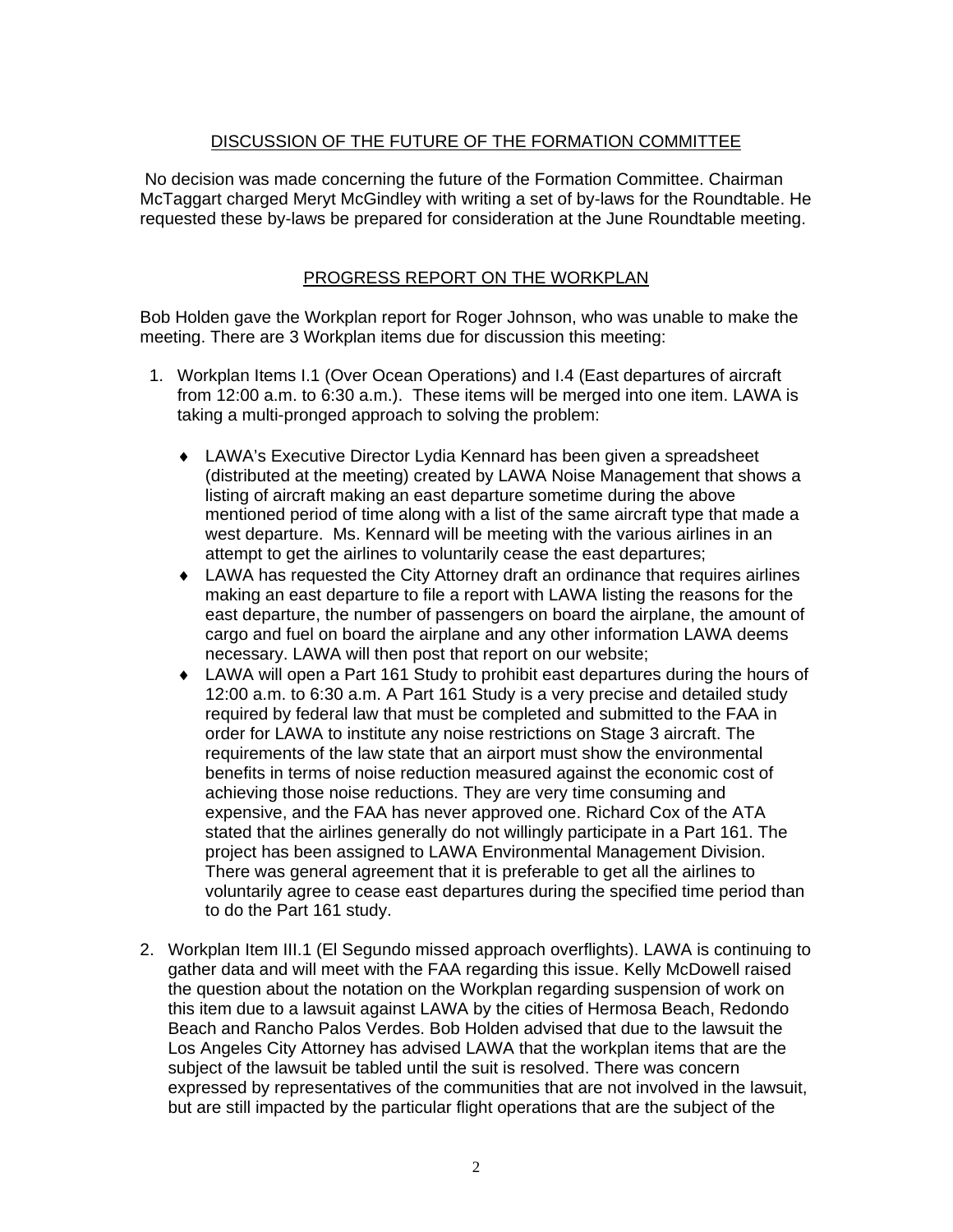lawsuit, are being "held hostage" by this action. John McTaggart gave a brief summary of the public records act lawsuit and why it was filed. There was a discussion regarding this item having been joined together from two items from previous editions of the Workplan. The Roundtable unanimously approved disjoining the two items and restoring the Workplan to its original form of having east departures and Over Ocean Operations treated as separate tasks so jurisdictions not a party to the lawsuit are not impacted.

3. Workplan Item III.6 (Long Beach Airport (LGB) Departures flying over South Bay Communities). LAWA requested that this item be transferred to LGB as these flights do not originate from or are destined for LAX. The Chairman suggested that the Roundtable invite someone from LGB to attend the next meeting and start a dialogue and explain our concerns. It was decided to refer this item to the Flight Track Data Subcommittee (FTDS) for review at the next meeting. LAWA will attempt to get someone from LGB to attend the FTDS and/or the June Roundtable meeting, and will see if the Noise Mgmt. Flight Track system has those tracks. These flights had been mistakenly identified as UPS flights but are Fedex B727's.

LAWA also handed out several additional pieces of information including a chronology of LAX In-flight Noise Abatement Procedures, a copy of the Aircraft Noise Abatement Operating Procedures and Restrictions from the LAX Policy and Procedures Manual, and a copy of the current FAA approved LAX Part 150 Study and the FAA's comments.

Denny Schneider inquired into the Westchester Overflights listed on the Addendum page of the Workplan, and that there is no timeframe on these items. Mr. Gilfillan stated that these items were added during the Formation Subcommittee and LAWA has not had the opportunity to these items and schedule assignments. This item will be moved over to the Flight Track Data Subcommittee.

# SUMMARY NOISE REPORTS FROM LAWA NOISE MANAGEMENT

Chairman McTaggart requested this discussion because a member of the public contacted him and informed him there was a change in the LAX monthly noise complaint reports. A copy of both the previous report and the new revised report was made available to the Roundtable and the attendees. Use of the new format started in December and has been adapted from the one in use at Van Nuys Airport (VNY). This new report form currently doesn't specify the different types of operations (such as an early turn, go-around, missed loop departure, etc.) that cause the complaint, but it is being worked on. The reason for the report format change is the database changeover that was required when Noise Management was assigned the additional responsibility of providing notification to complainants. There was concern expressed regarding the new format that it is not meaningful because it does not state the type of incident that caused the complaint, but that is being worked on and will appear in future complaint reports. However, LAWA has established a policy that complainant names will not be released to the public due to privacy concerns of individuals who have phoned in numerous complaints. Several Roundtable members expressed concerns about the new format and whether it gives meaningful information to the public. This matter has been referred to the Noise Subcommittee for action.